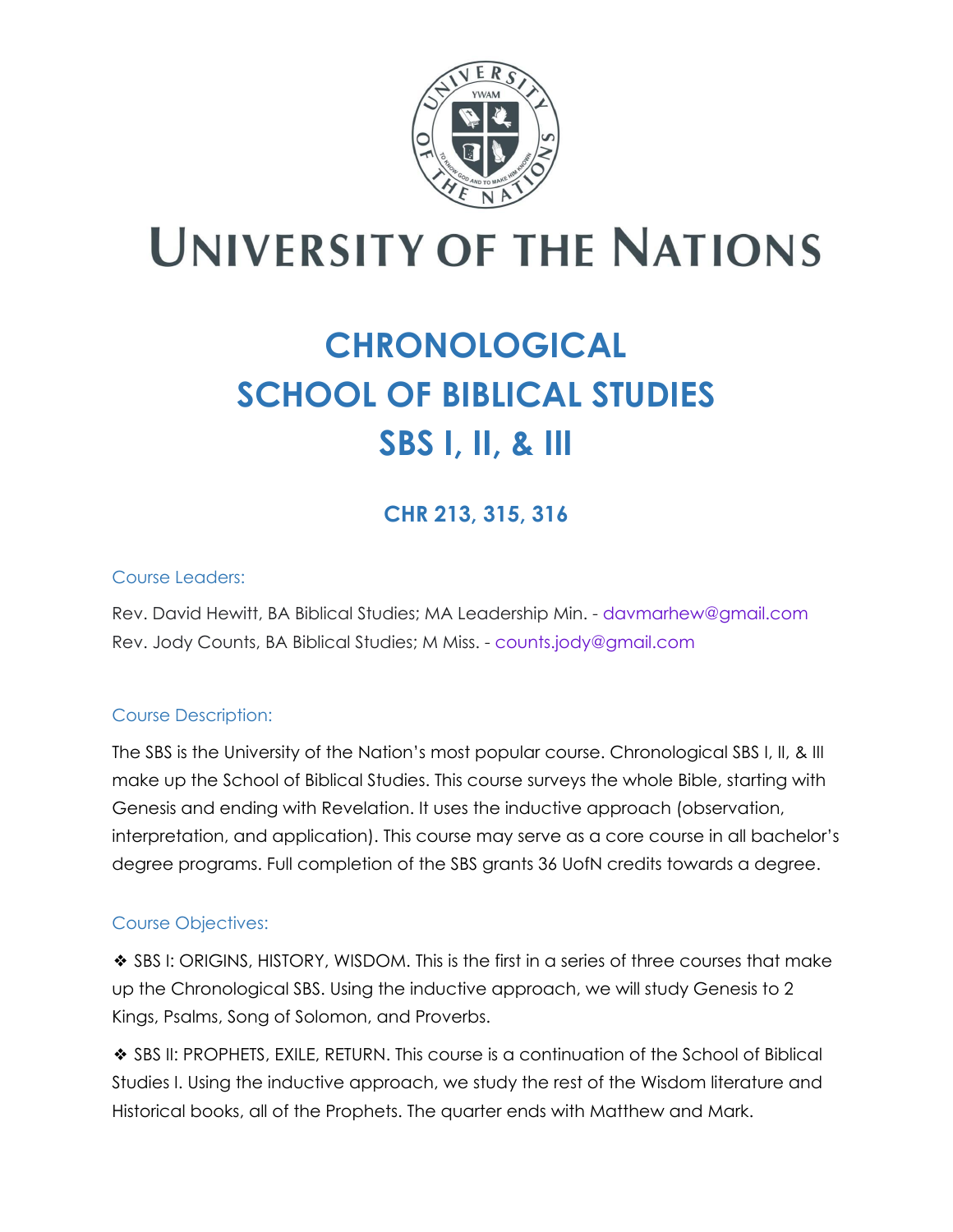❖ SBS III: JESUS, CHURCH, FUTURE. This is the capstone course in the Chronological School of Biblical Studies series. Using the inductive approach we continue studying from Luke, Acts, all the New Testament letters, and, finally, Revelation.

#### Requirements:

Lectures: Participation in lectures (including breakout rooms, jamboards, etc.) Assignments: Completion of assignments Meetings: Participation in cohort meetings

We anticipate the course will require 25-40 hours per week.

#### Resources Needed:

Bible. Google Classroom app (free). Zoom app (free).

#### Evaluation & Grading:

#### **Assessment Weighting**

| 1st Reading (Out Loud / One Sitting) | 10% |
|--------------------------------------|-----|
| Horizontal Charts                    | 20% |
| <b>Vertical Charts</b>               | 30% |
| <b>Basic Required Information</b>    | 10% |
| <b>Book Application</b>              | 10% |
| Class & Cohort Participation         | 20% |

#### **Grading Scale**

| Letter | Description       | Points | Percentage |  |  |
|--------|-------------------|--------|------------|--|--|
| A      | Excellent         | 5      | $90 - 100$ |  |  |
| B      | Good              | 4      | 80-89      |  |  |
| C      | Satisfactory      | 3      | 70-79      |  |  |
| D      | <b>Borderline</b> | 2      | 60-69      |  |  |
| F      | Failing           |        | Under 60   |  |  |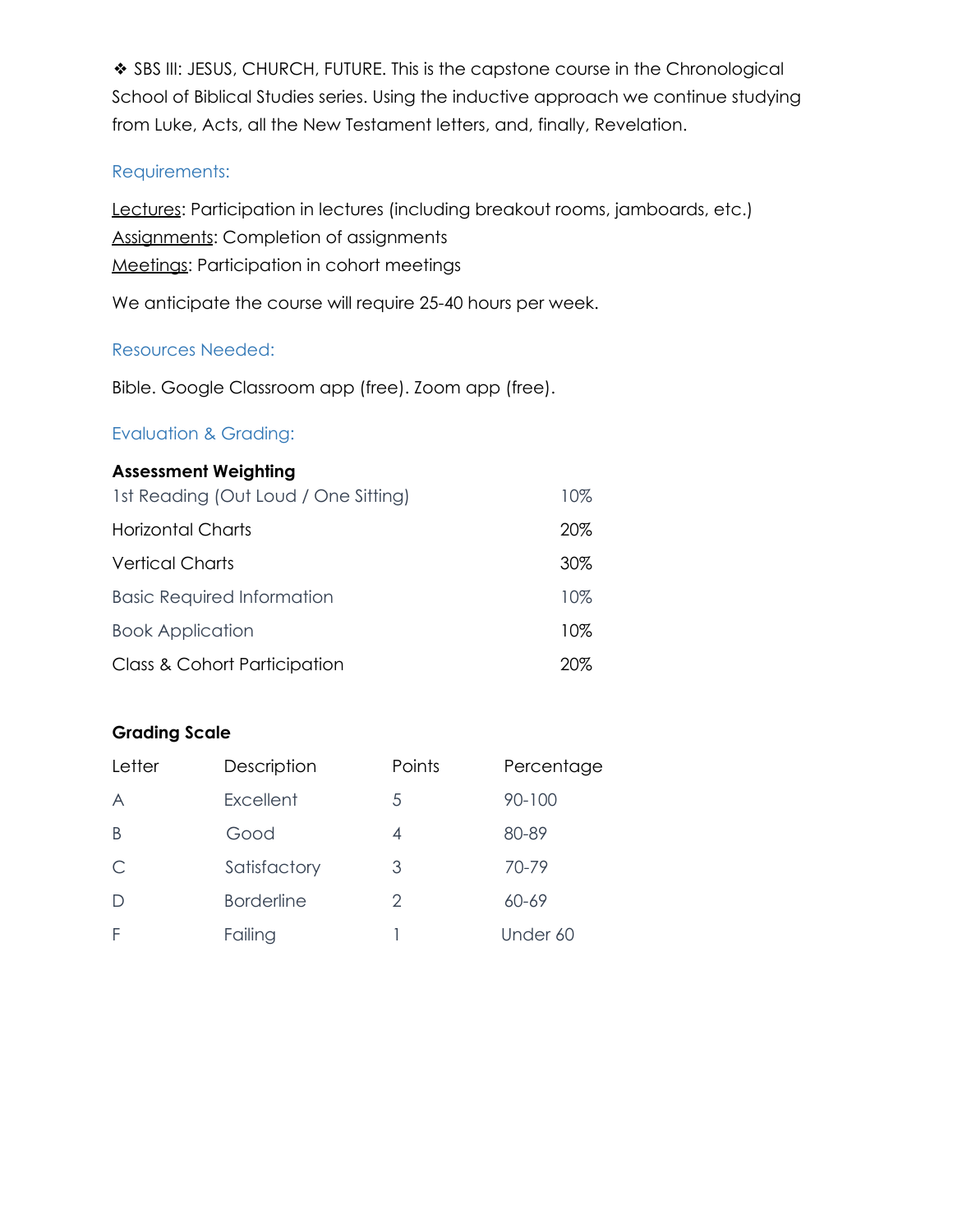Course Schedule:

| <b>Weeks Dates</b> |                                  | Quarter        | <b>Theme</b>                   |
|--------------------|----------------------------------|----------------|--------------------------------|
| $1 - 12$           | February 28 - May 20, 2022       | <b>SBS</b> I   | ORIGINS, HISTORY, WISDOM       |
| $13 - 24$          | June $13$ - September 2, 2022    | <b>SBS II</b>  | <b>PROPHETS, EXILE, RETURN</b> |
| $25 - 36$          | September 26 - December 16, 2022 | <b>SBS III</b> | JESUS, CHURCH, FUTURE          |

Daily Schedule (Malaysia Time Zone):THE FIRST WEEK OF SCHOOL in SBS I will have class every day from 9:30-12:00 every day. Please be prepared!

Prayer, Worship, & Q&A times are optional. Please participate at your local base. We anticipate the course will require 25-40 hours per week.

| <b>Schedul</b><br>e | <b>Monday</b>         | <b>Tuesday</b> | Wednesday            | <b>Thursday</b> | <b>Friday</b>      | <b>Saturday</b> |  |
|---------------------|-----------------------|----------------|----------------------|-----------------|--------------------|-----------------|--|
| 8:45                | Worship<br>(Optional) | No Class       | Prayer<br>(Optional) | No Class        | Q&A<br>(Optional)  | No Class        |  |
| 9:20                | <b>Break</b>          | Study Day      | <b>Break</b>         | Study Day       | <b>Break</b>       | Study Day       |  |
| 9:30                | <b>Class Intro</b>    |                | <b>Class Intro</b>   |                 | <b>Class Intro</b> |                 |  |
| 9:35                | Session 1             |                | Session 1            |                 | Session 1          |                 |  |
| 10:20               | <b>Break</b>          |                | <b>Break</b>         |                 | <b>Break</b>       |                 |  |
| 10:30               | Session 2             |                | Session 2            |                 | Session 2          |                 |  |
| 11:10               | <b>Break</b>          |                | <b>Break</b>         |                 | <b>Break</b>       |                 |  |
| 11:20               | Session 3             |                | Session 3            |                 | Session 3          |                 |  |
| 12:00               | FREE!!                |                |                      |                 |                    |                 |  |

#### Attendance Policy:

If the student misses 2 weeks of the quarter, the student receives an "Incomplete" grade at the end of the school.

#### Late Arrival Policy:

A student who arrives late cannot make up any missed weeks in a course while simultaneously attending the same course. He or she must wait until the course is finished before doing so.